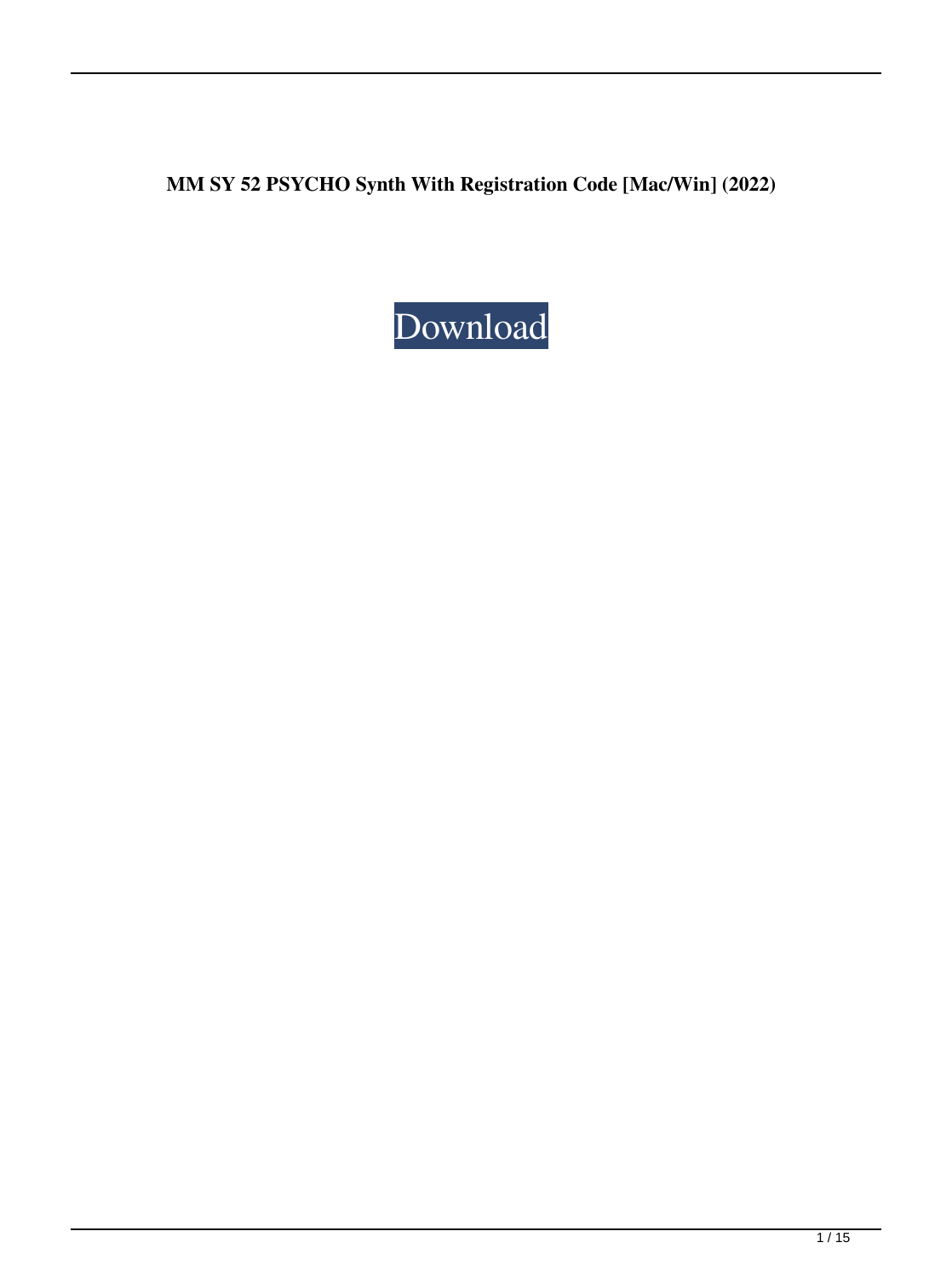Notes: Use the "Quick Transitions" option in the preset browser to switch between sounds quickly, without any processing. Features: (1) 2 oscillators: 1x Osc. Osc. (MS) - Bright MS 1x Osc. Osc. (LS) - Dark LS 1x sub-oscillator with selectable AM, FM or a custom waveform (with the "Square" button). 1x Fsfilter (MS). 1x filter section with selectable bands, filter type (type MS=Mellian, MSb=Mellian S-band, MS+S=MS+S-band). 1x amp section with selectable amount of distortion and pan. 1x LFO 1 - amplitude, frequency, phase, attack rate, release rate. (MS) 1x LFO 2 - amplitude, frequency, phase, attack rate, release rate. (LS) 1x amp envelope. Pitch envelope. Pan envelop. Attack envelop.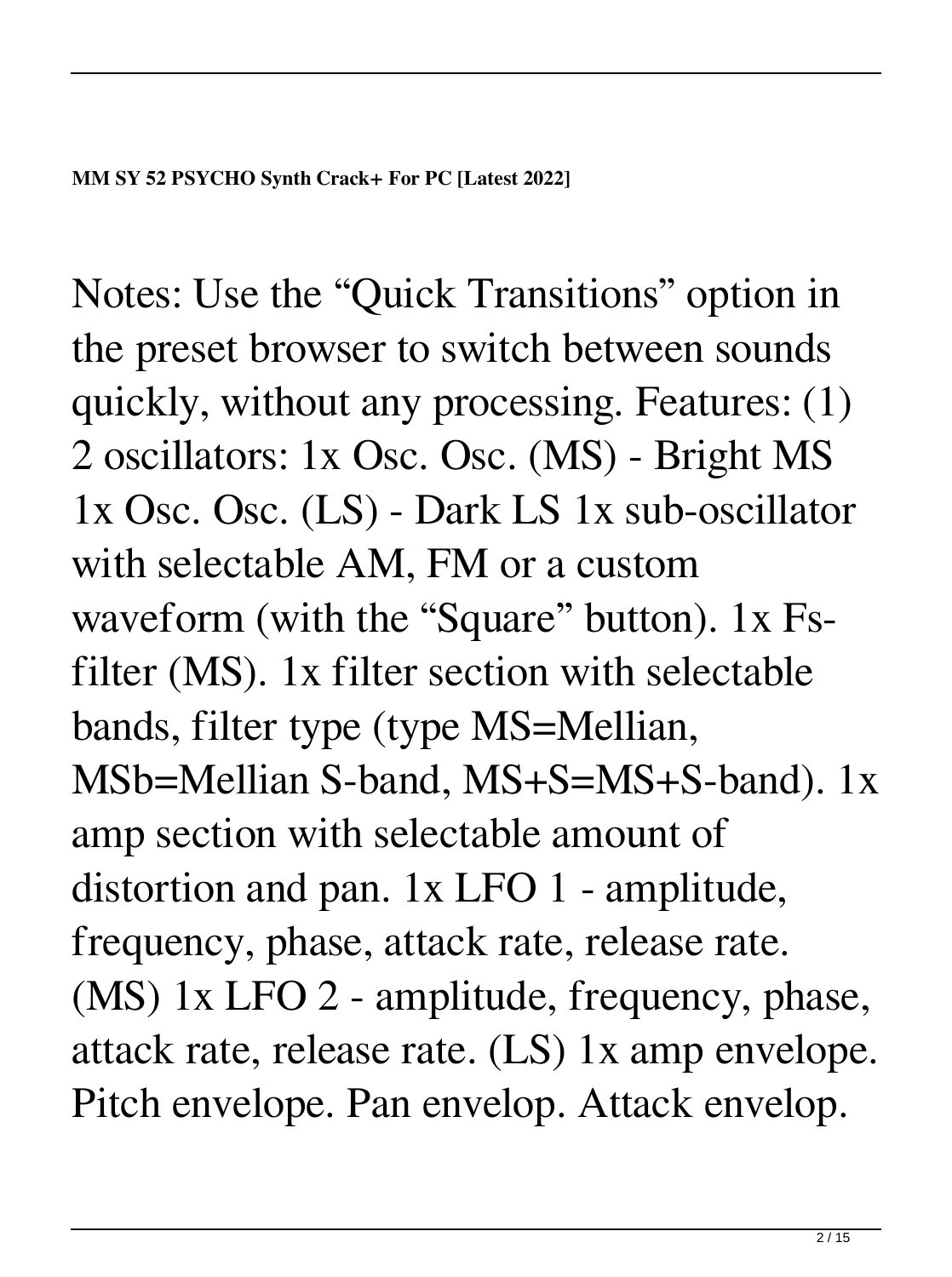### Release envelop. Total of 30 parameter sws (several mixer inputs) for easy programming. Virtual joystick for LFO 1 and 2. Easy, intuitive and ergonomic interface. Can be used for all popular DAWs like Cubase, Logic, Ableton, Reaper, etc. No need to have any old Synth Plugin that could be missing from the list of instruments. Instruments Selling and Importing VST Plugin (VST Instrument) When you place an order for an RSP to a country outside the US, RSP gives the opportunity to place an order for VST instruments to the same country. You will have to pay for the instruments in your country and RSP will send you a customs invoice. You will have to pay the customs duty (import tax) and the parcel will be shipped to your address (with tracking number). Once in your country,

you can transfer the customs duty to your own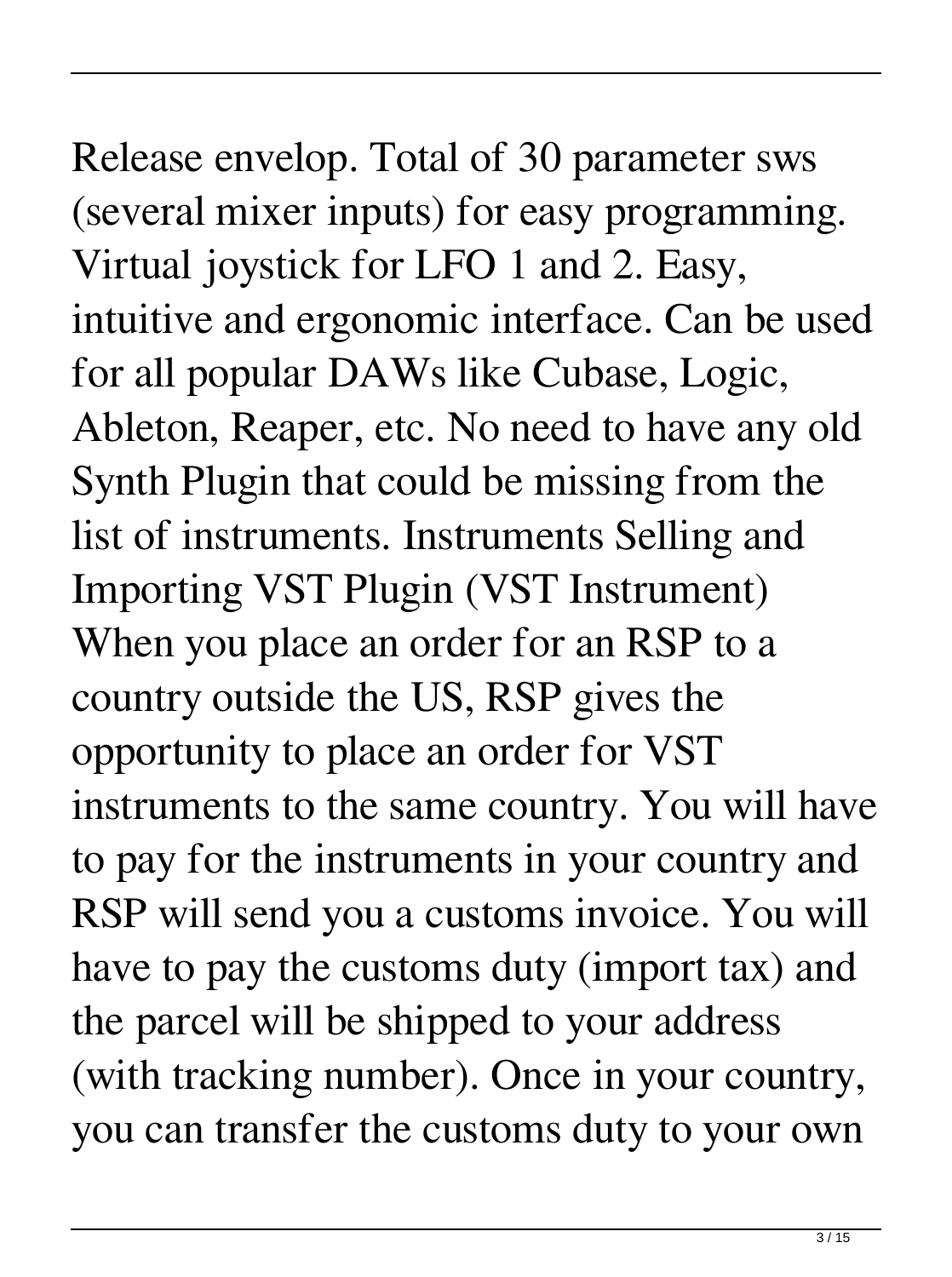account (no problem with us, we only request

you to complete the process within a certain period of time) and the parcel will be shipped to your address. For receiving your RSP parcel in your country, we can send you a tracking number, that you will have to attach to your parcel. In case you do not have the tracking

**MM SY 52 PSYCHO Synth** 

Rinzo, the best Java-based XML editor ever! Rinzo is a project to create a simple and yet advanced XML editor using Java technology. XML is a data-interchange format (very similar to HTML). It is one of the most widely used and frequently-used standards in the world. The Java platform allows developers to create versatile software that works on a variety of operating systems, including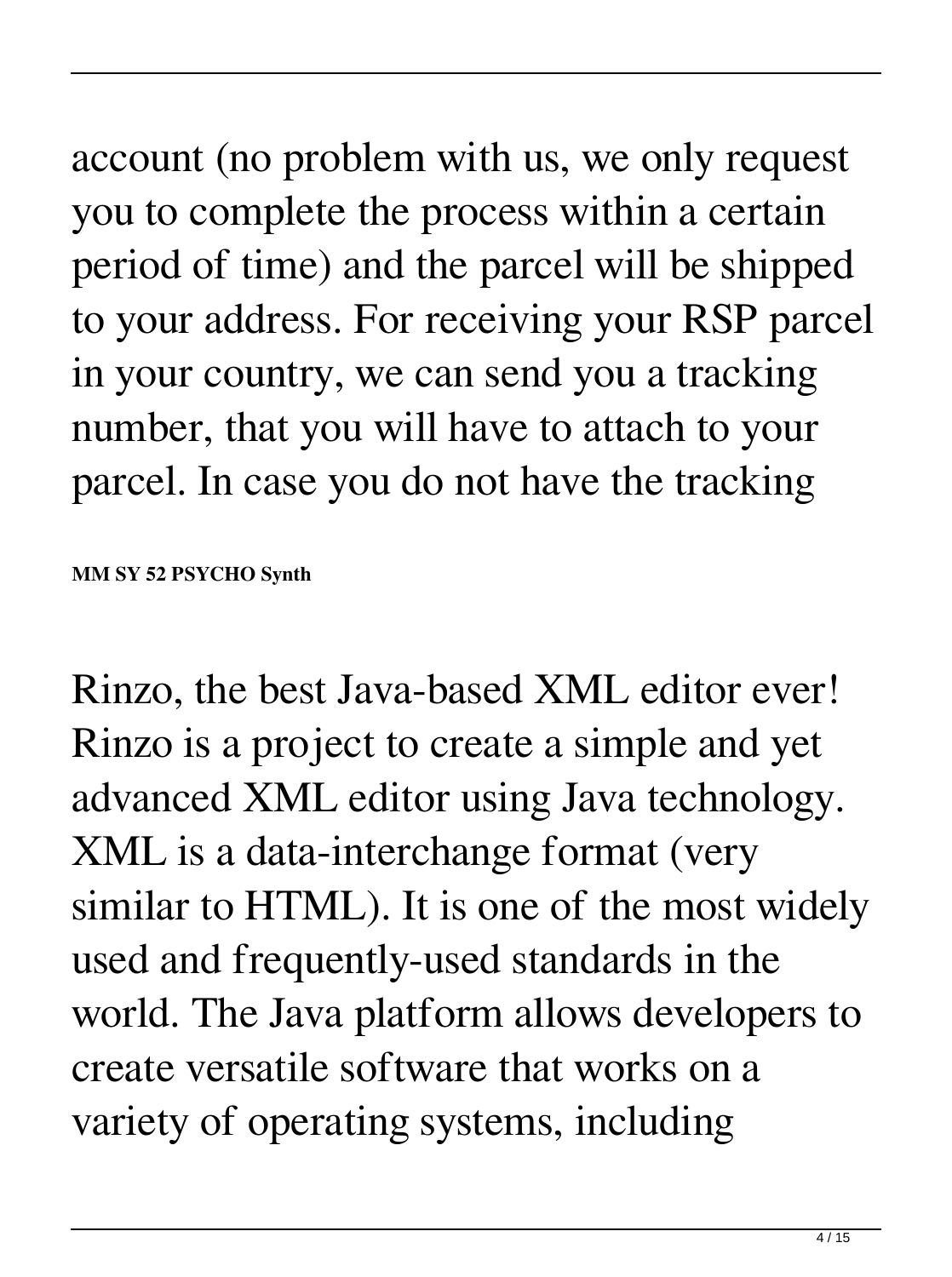### Windows, Macintosh, Linux, OS X, Solaris, and AIX. From the beginning, we decided to

incorporate advanced features in Rinzo. The primary goal of Rinzo is to help you to quickly create an XML file, and not to replace the XML parser of a framework such as Xerces, DOM, or DOML3. Features: • Support for all types of elements and attributes: text, element, and attribute. • Support for simple and complex XML files. • Drag and drop support for all types of elements. • Refactor support (for example, in the "Import the Document As XML" wizard, you can change the destination location and add/remove some element/attribute in the XML document) • Save time by reusing the existing object. • Supports editing the attributes of elements. • Support for editing all elements (root, attribute, text, element, etc.) by selecting any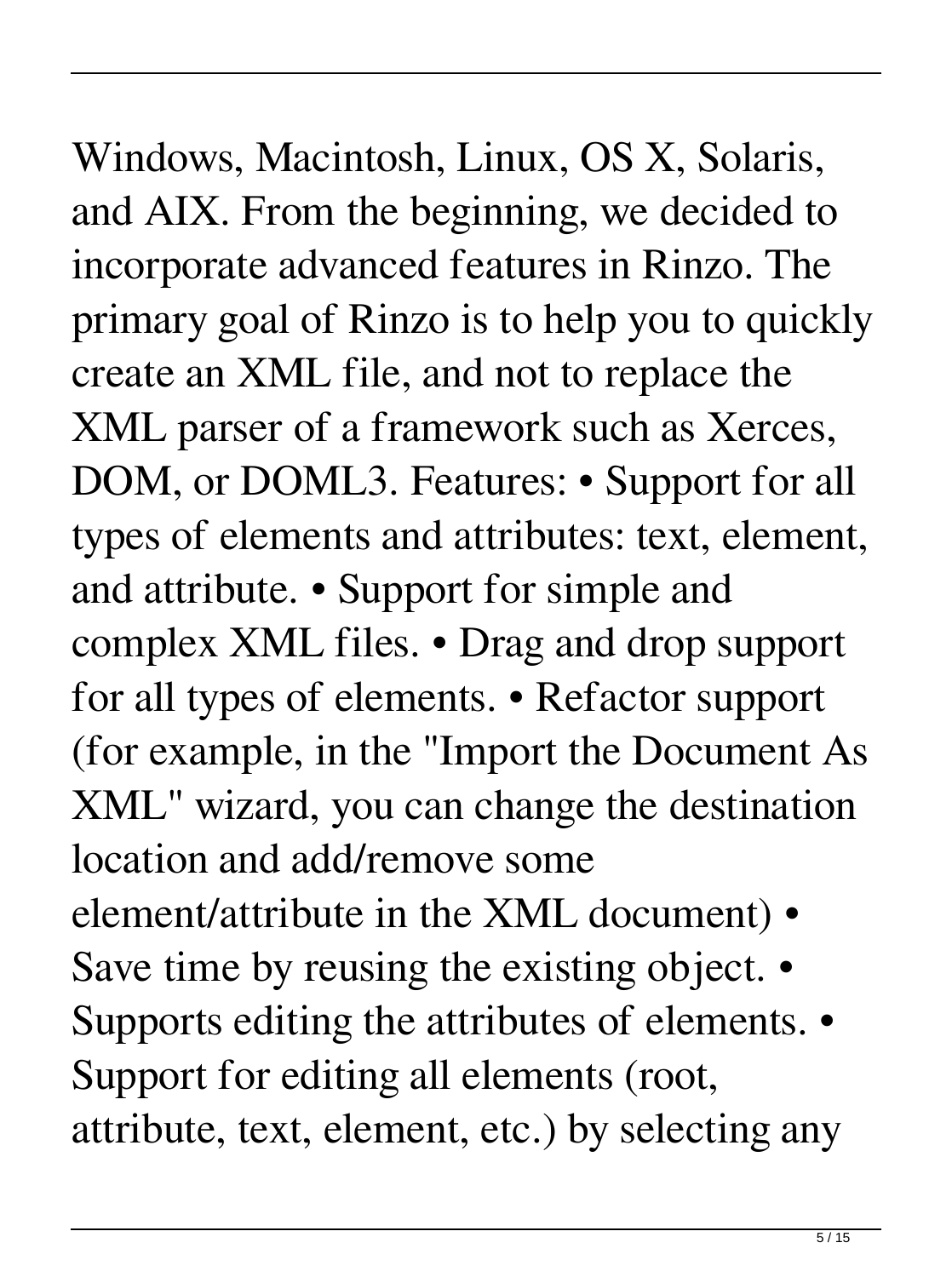element. • Supports editing all attribute (for example, the name of the attribute, the value of the attribute, etc.) by selecting an attribute. • Supports editing elements from the root element down to the elements within it. • Supports editing the elements/attributes within a tag. • Supports moving and copying elements/attributes. • Supports renaming all elements/attributes. • Supports creating new elements/attributes. • Supports moving and copying elements/attributes by drag and drop. • Supports saving and restoring the whole document. • Supports editing any XML document with a tree structure. • Supports formatting/styling of the document. • Supports exporting all changed elements/attributes to XML. • Supports saving XML files using the latest Java XML API. • Supports the following features in the new version: • Add an image as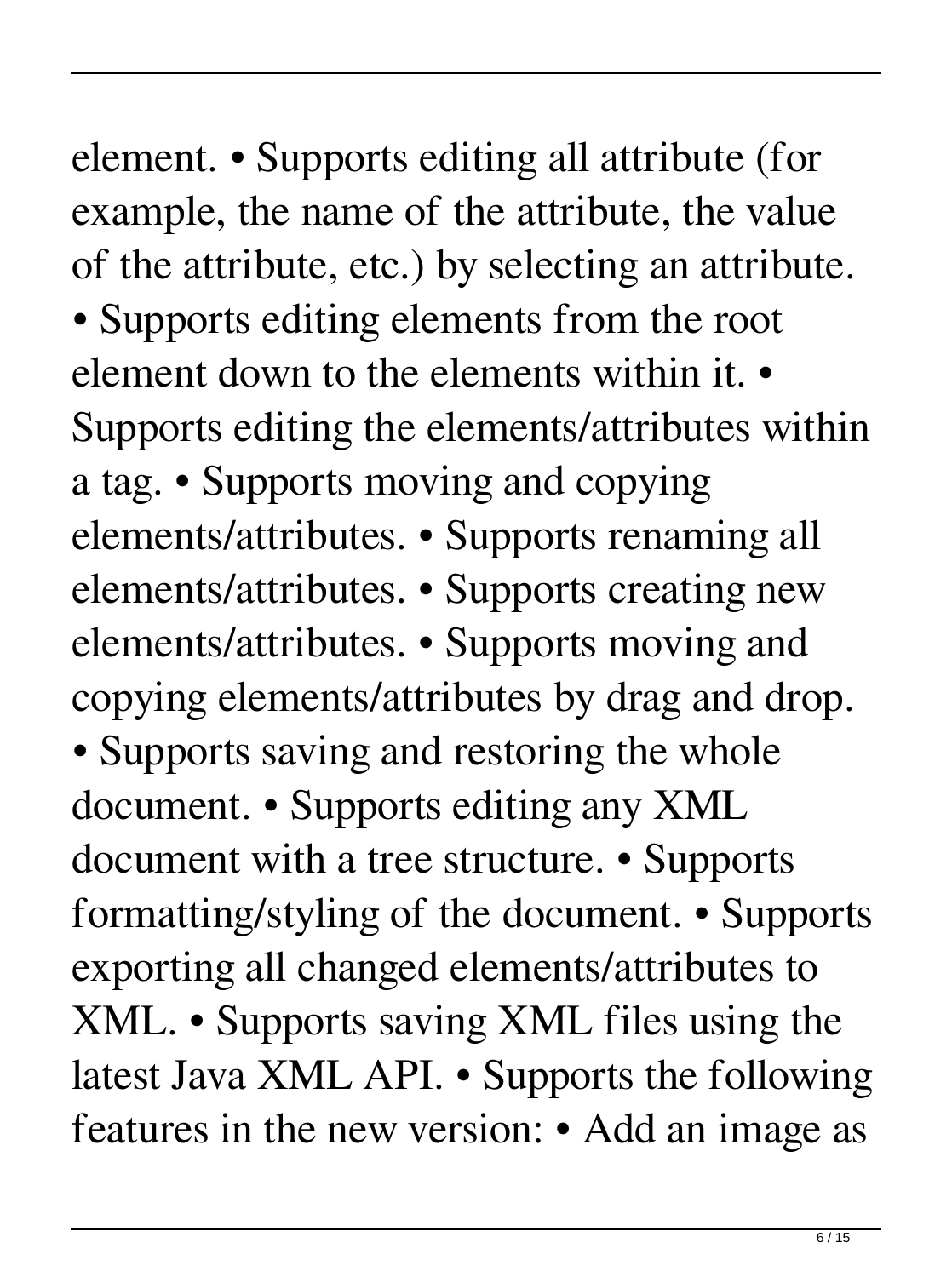an element. • Support for adding a link tag to the document. • Support for editing the attributes of all the elements. • Support for editing the attributes of any element. • Support for creating links within the XML document. 81e310abbf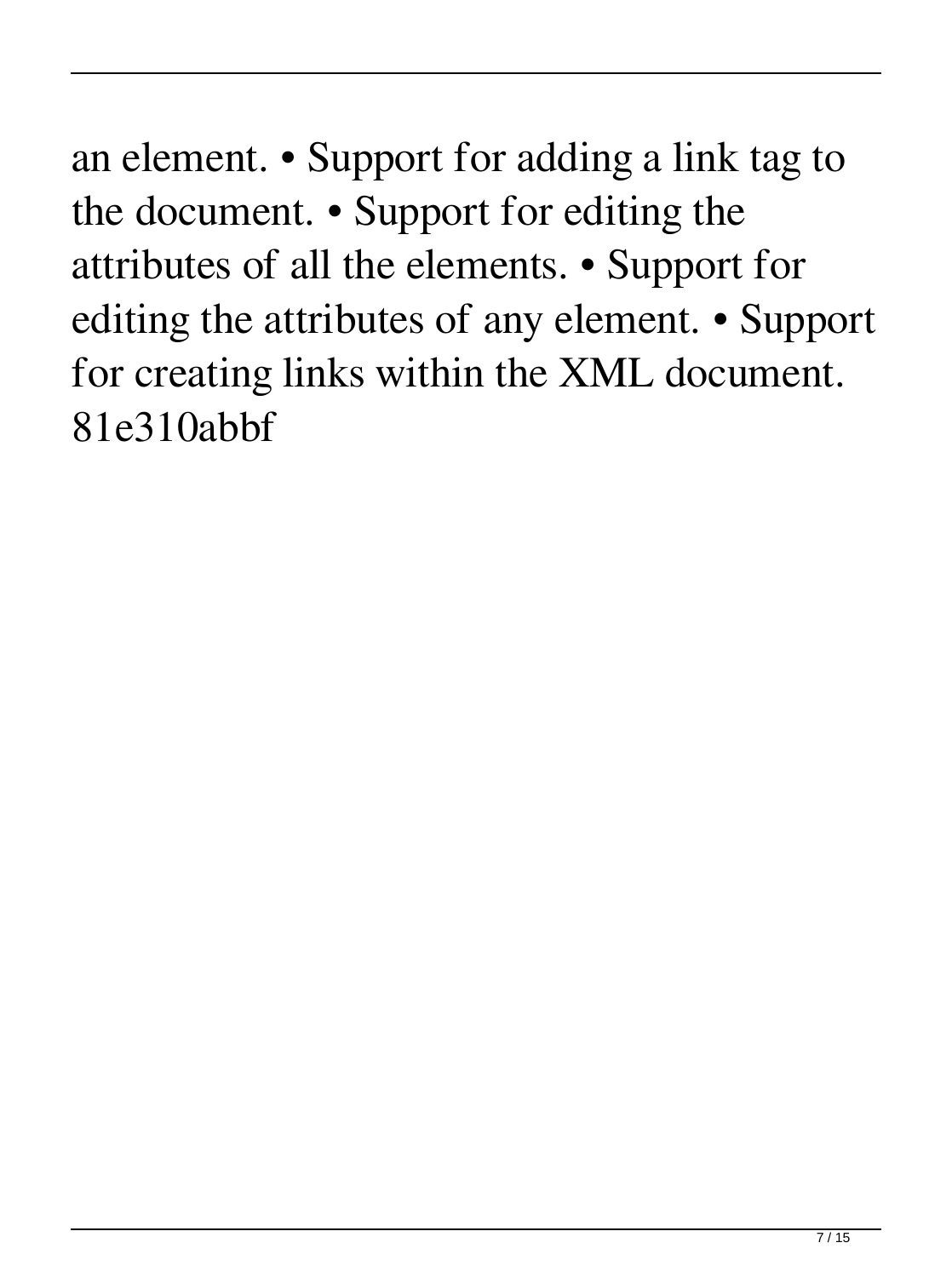The MM SY 52 is a 22W VST-instrument that can be used as a deep synth of a VST synthplugin, as an analoque synth sound machine or as a modelled-amp... Description: Synthetica was designed to be a special groove-sampler, synth and effect-plugin for live and studio use. It has a different, fresh sound compared to other groove-samplers, since the sampled loopcontent is tuned differently. The sounds for the one instance that you're sampling is e.g. more analogue. The Synthetica-plugin offers a few different sound channels: Two oscillators for the synth 2-oscillators  $+ 1$  sub-oscillator The main oscillator is a multi-mode oscillator with a 2-octave keyboard and a stereo resonance. The main oscillator can have any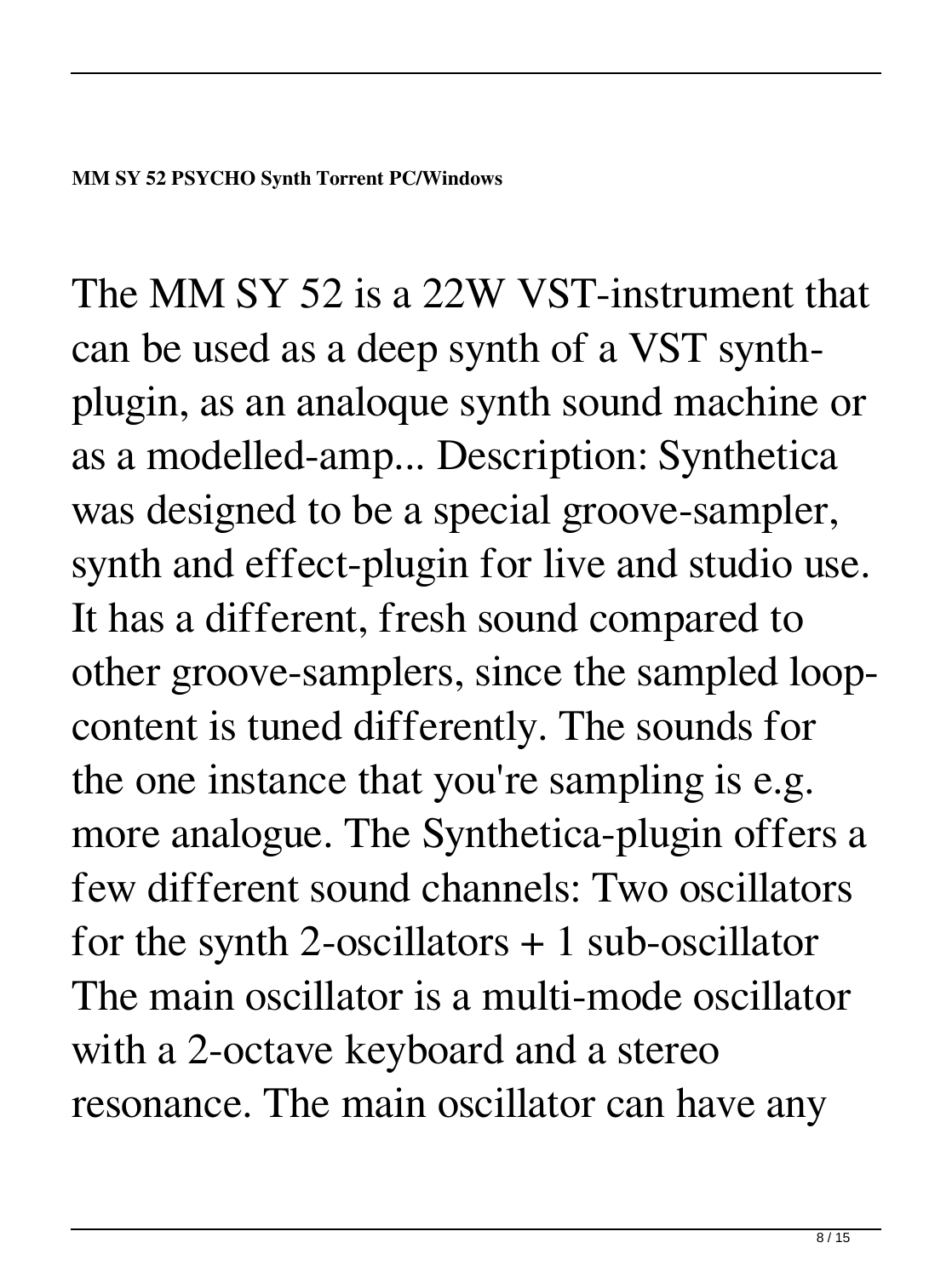number of LFO's with a variable wave-form. The other oscillator is a Sub-oscillator. You can choose between sine, triangle and sawtooth waveforms. You can also adjust the phase of the sub-oscillator. You can adjust the phase of the sub-oscillator in 30 steps. You can add & subtract one of the two oscillators to create a VST-plugin synth or you can opt for the mp3-sampling-function. A sawtooth LFO A triangle LFO And a sine LFO You can select between 3 different LFO's. You can adjust the length of the LFO in a range from 0.01 to 10 seconds. A 2nd filter-section with Reverb and Echo This section can have a variable decay time and a very nice shape. You can adjust the time you want the Reverb to decay. A pitchfilter with controls for frequency, resonance, band-pass, feedback, cutoff and resonance time A amp section with a simple 2-way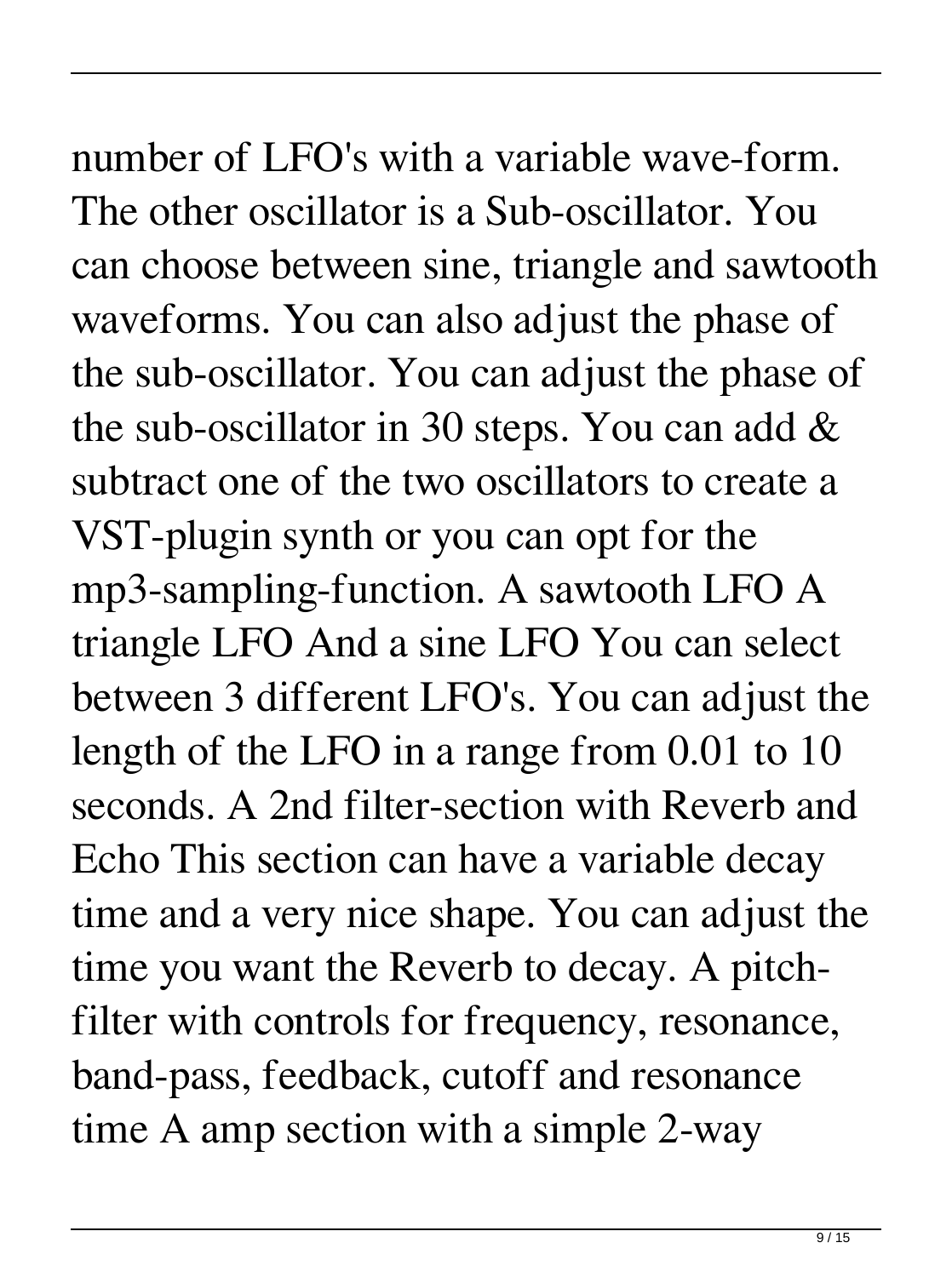### switch for distortion and a midi-control. There are also a few effects that can be added to the plugin. They are: Delay High-pass/Band-pass filter Compressor Gate Description: Euphoric is a deep bass with a feel for dub-techno. With the 4 sliders and the buttons the Euphoricplugin has a wide range of sounds. Especially the Wobble slider and the glide-controls will make

**What's New In MM SY 52 PSYCHO Synth?**

This Synth is made for fun and for making sounds that people may not believe that there is no real Synthesizer at all. It has 24 presets and can be re-mapped via midi CC's to adapt it to any sounds you need. The filter is the most important part of this synth and has a small amount of pre-sets, that are very powerful and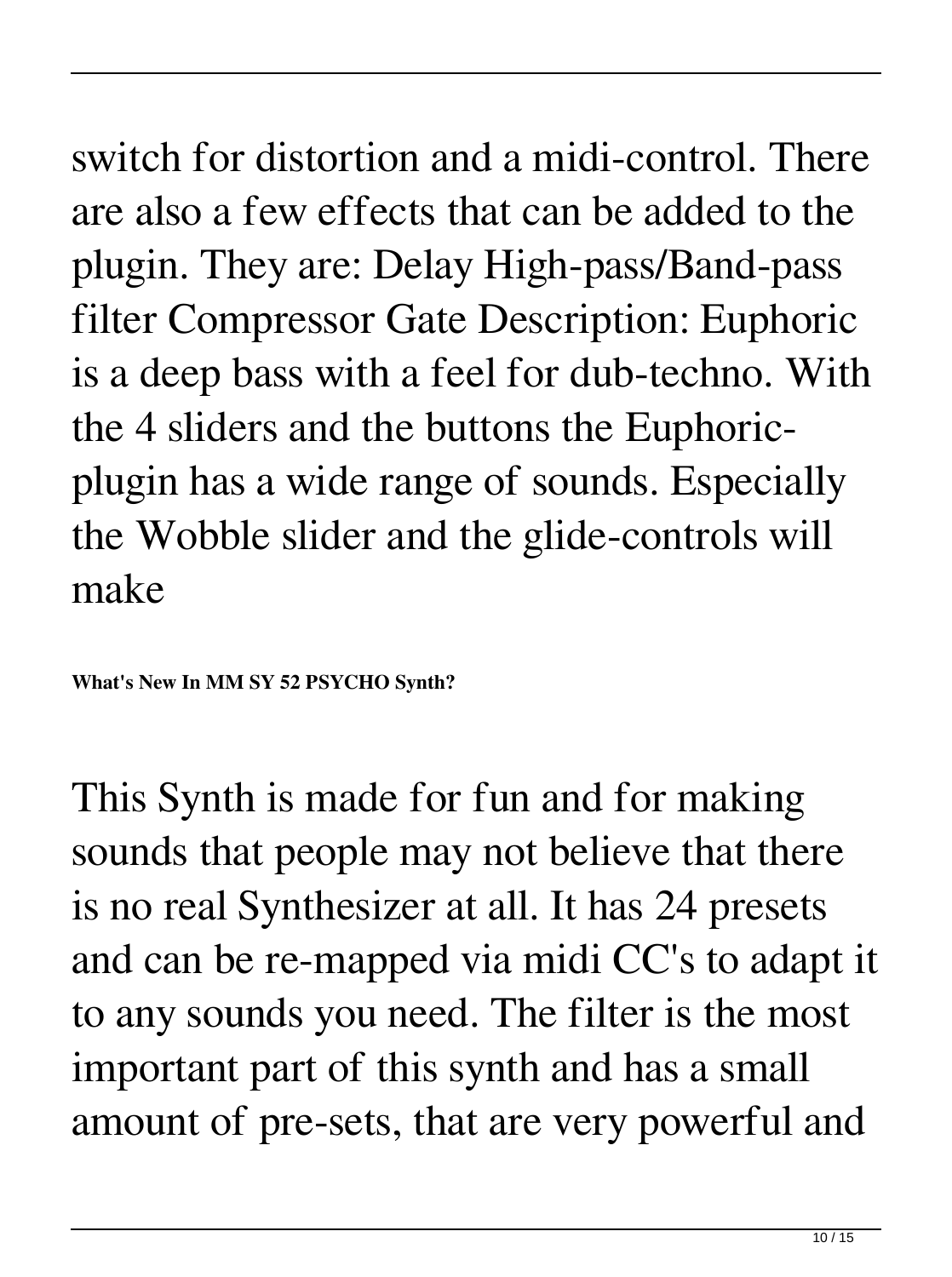# suitable for huge basses and leads, there are

also plenty of jacks and controls for easy changing and just for fun. The filter Section has 12 knobs that are all highly controllable with midi CC's. The Reverb, Delay and the amp are also very usable and have a lot of controls for easy control. The FX section, with 2 LFO's is also very powerful and offers a lot of possibilities. The SY 52-PSYCHO is very small and fx-heavy. You have to be pretty creative and use it in a creative way. FM 2 Oscillators (with LFO's) Filter 1 (12 knobs) AMP Filter 2 (12 knobs) FX Distortion 2 Stereo Output 2 MIDI Outputs Vocoder Mixer No Internal FX Sample & Loop Free No midi The reverb and the delay are almost not used in the presets, but you have to use them in creative way, cause there is a lot of possibilities. The filter is the most used fx and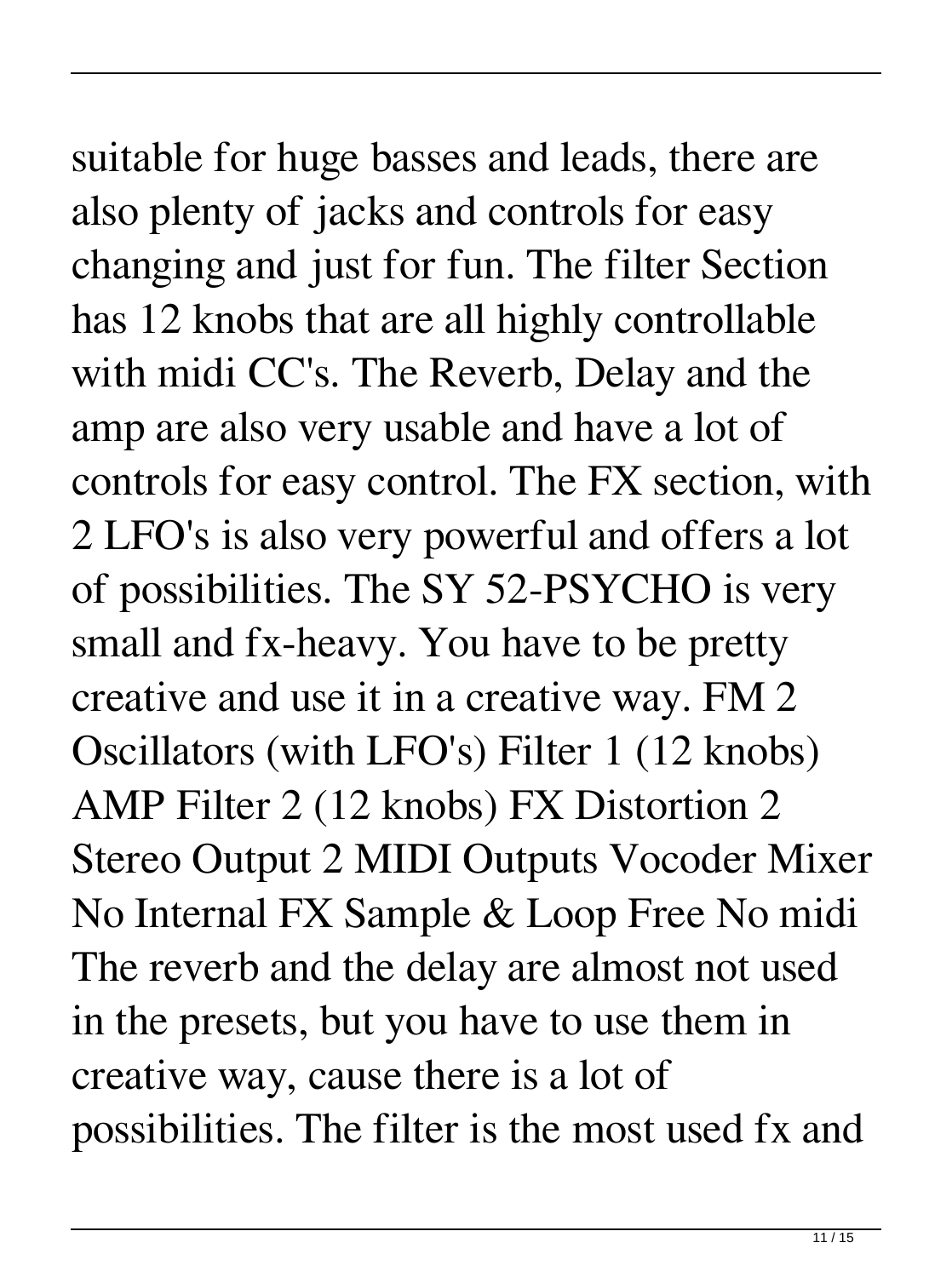## has a very powerful 12 knob section. You can

use it to make any sound you need and you will have a lot of control over it. The amp section can be used to make powerful basses and leads or to sound very agressive. The synth is fx-free, except the reverb and delay. The synth is polyphonic and has no midi, but there are midi input jacks, that you can connect external midi-keys, that are very common and affordable nowadays. The synth has a mixer and 4 channel outputs, 2 stereo. The synth is sample and loop free. The synth is very small and can be used in small and large studios. No Midi Sample free Small Technical specs Sample rates: 44.1kHz / 48kHz Bit depth: 16bit Oscillator frequency: 2304 – 16000Hz Filter frequency: 32 – 1024Hz Sub Oscillator frequency: 2304 – 16000Hz FX frequency: 12000 – 48000Hz Tuned by Kontakt 4 Octave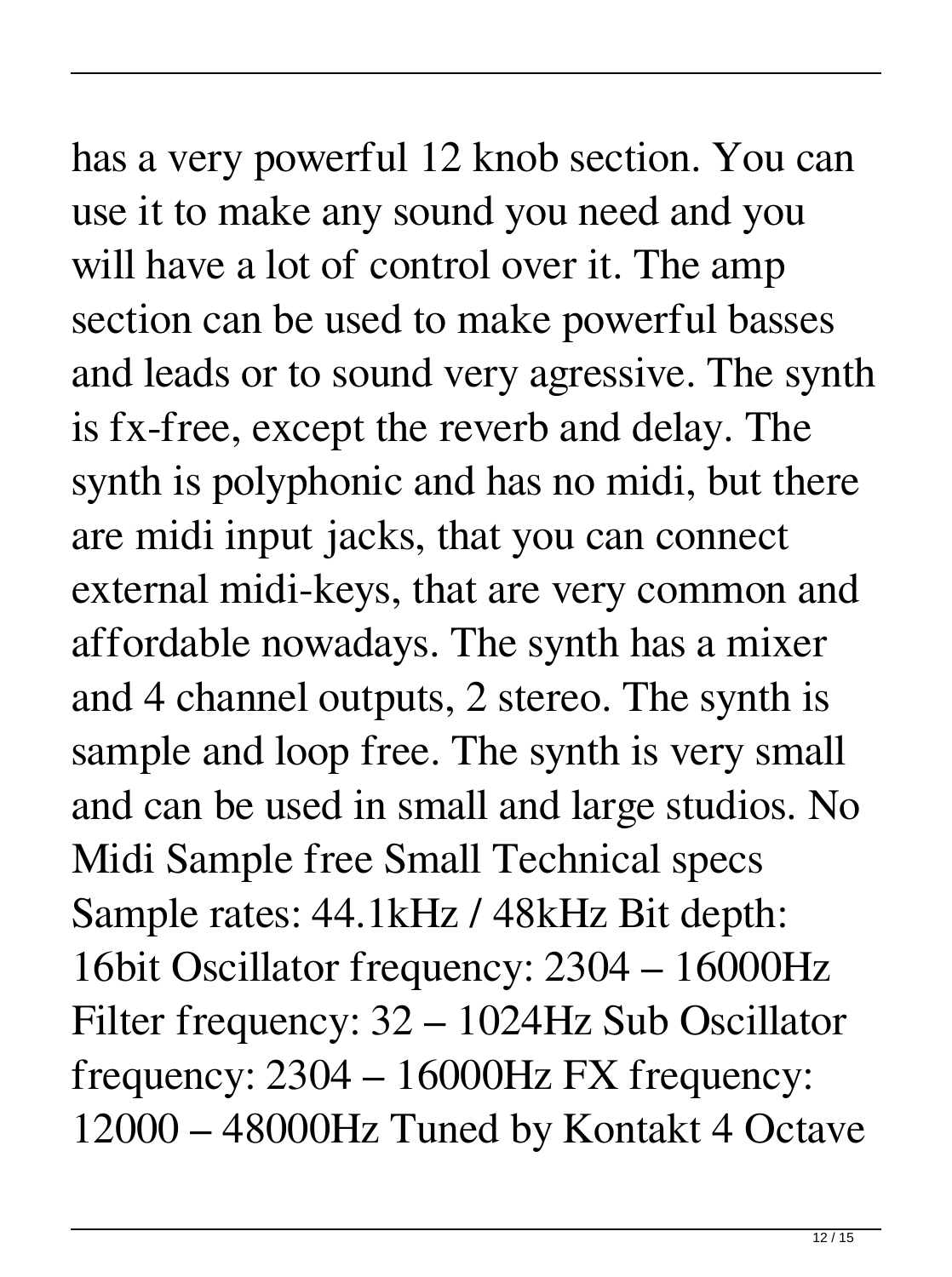### range 2 Oscillators (with LFO's) Filter 1 (12 knobs) Filter